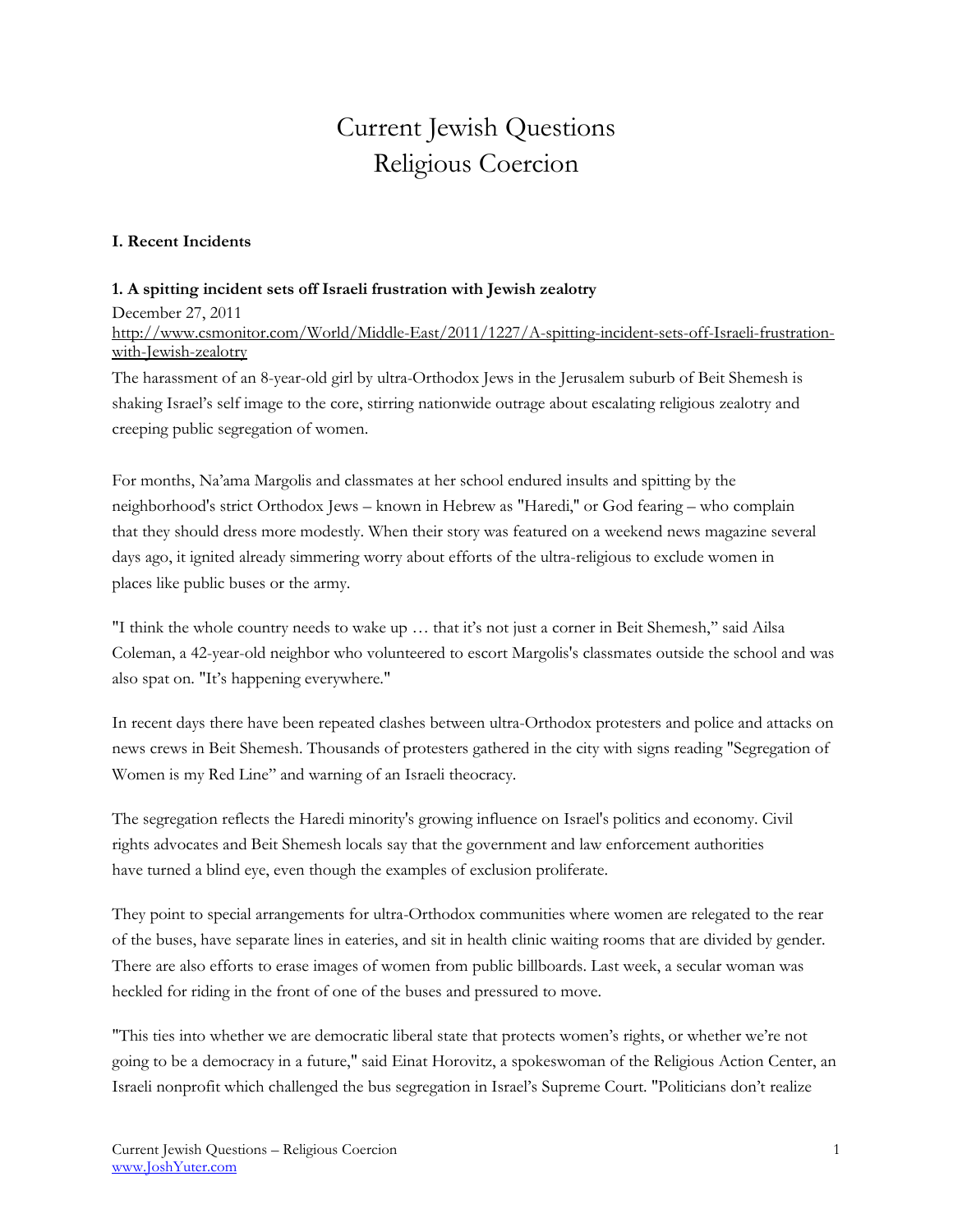that being a democracy isn't only about the rule of the majority, its about protecting human rights and the rights of the minority, and this has escaped our politicians."

In Beit Shemesh, prominent signs calling for modest dress and excluding women from certain sidewalks near synagogues have been tolerated for years in the ultra-Orthodox neighborhood near the elementary school, which happens to serve a less strict group of Orthodox Jews.

## **2. J'lem man charged with calling woman 'whore,' spitting**

01/08/2012 <http://www.jpost.com/Headlines/Article.aspx?id=252691>

The Jerusalem District Court charged Ze'ev Frank with harassment on Sunday, after he was arrested on Thursday for calling a pedestrian a "whore" and spitting on her. He is also being charged with assaulting the officers who arrested him while physically resisting arrest.

According to the indictment, the woman was walking in the Jerusalem neighborhood of Mea She'arim when Frank, a resident of the city, harassed her.

## **3. Mea She'arim 'mafia' harasses, vandalizes businesses**

09/08/2011 <http://www.jpost.com/NationalNews/Article.aspx?id=237131>

A bookstore in the capital's ultra-Orthodox Mea She'arim neighborhood is struggling against a wave of attacks by a haredi group called Sikrikim ("Sicarii") that other business-owners have called the "mafia of Mea Sha'arim."

Since the bookstore, known as Or Hachaim/Manny's, opened in March 2010, men have smashed its windows several times, glued its locks shut, thrown tar and fish oil, and dumped bags of human excrement inside.

Chief Rabbi Yona Metzger was harassed and had stones thrown at him while leaving the store last year.

The bookstore, located on Mea She'arim Street, is popular with Anglo residents and tourists and carries many English- language holy books and Judaica items in addition to Hebrew books. The harassment stems from the bookstore's refusal to accept demands made by the neighborhood extremist group, which would require all businesses to observe specific "modesty standards."

At Or Hachaim, the Sikrikim's demands include putting up a sign asking customers to dress modestly, removing all English-language books, signs and advertisements, and closing its website, which is in English, all so as not to attract tourists, who are not dressed modestly, said Marlene Samuels, one of the three managers of the bookstore, along with her husband, Manny, and Meir Dombey. Manny Samuels previously ran Manny's Bookstore, which was well-known in the Anglo community.

"These people are very extreme; they terrorize lots of people here, and they are a very insular group," Marlene Samuels said. She added that despite filing four complaints with the police and providing surveillance footage that clearly identified four of the men who have been vandalizing their shop, the police has not gotten involved.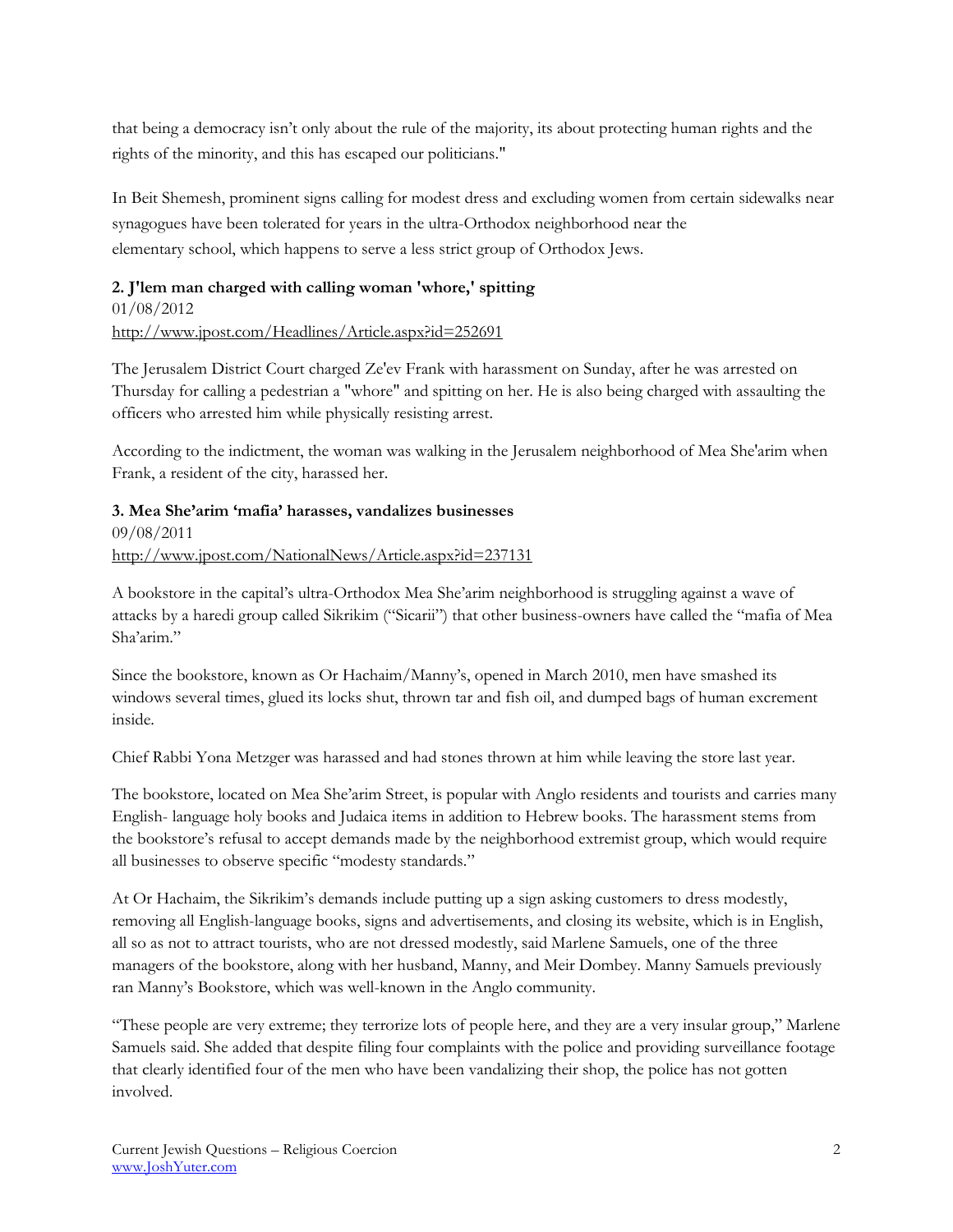#### **3. Mea She'arim bookstore hit again by extremist 'mafia'**

09/15/2011 04:08

A bookstore in the ultra-Orthodox neighborhood of Mea She'arim, which has been struggling with violence from a mafia-style "Purity Committee" that objects to their English and Zionist books, was attacked once again early on Wednesday morning.

#### **4. Mea She'arim shop accedes to vandalist demands** <http://www.jpost.com/NationalNews/Article.aspx?id=247516> 11/30/2011

After 20 months of attacks and a quarter million shekels in damage, a religious bookstore in the ultra-Orthodox Mea She'arim neighborhood of Jerusalem decided on Monday to accede to the demands of extremists responsible for the violence.

Under the terms of the compromise, Ohr Hachaim/Manny's put up a large sign requesting that all customers dress modestly. A mashgiach, who checks the store's inventory to make sure there are no controversial books, will go over the books in the coming week and require that some books be removed from the shelves, though they will not be permitted to remove any English books, said Marlene Samuels, one of the store's managers.

A haredi group called Sikrikim deemed the store as "promoting immodesty," and since Manny's opened in March 2010, the group has smashed its windows more than a dozen times, glued its locks shut, thrown tar and fish oil at the store and dumped bags of human excrement inside. The owners were also personally threatened multiple times.

At the end of September, police arrested one of the central figures responsible for the attacks. Since the arrest, and with the construction of steel shutters to protect the store at night, violence against the store has decreased. However, a large demonstration outside the store on Sunday night convinced the owners of the bookstore to meet with the Sikrikim to come to a compromise.

"Even though it looks like things have quieted down there were still problems looming," said Samuels. "The truth is it's very hard to get the better of these people… you can never beat them."

Samuels said the damage caused by the attacks, including hiring security guards to watch the store, has cost more than NIS 250,000 over the past year-and-a-half.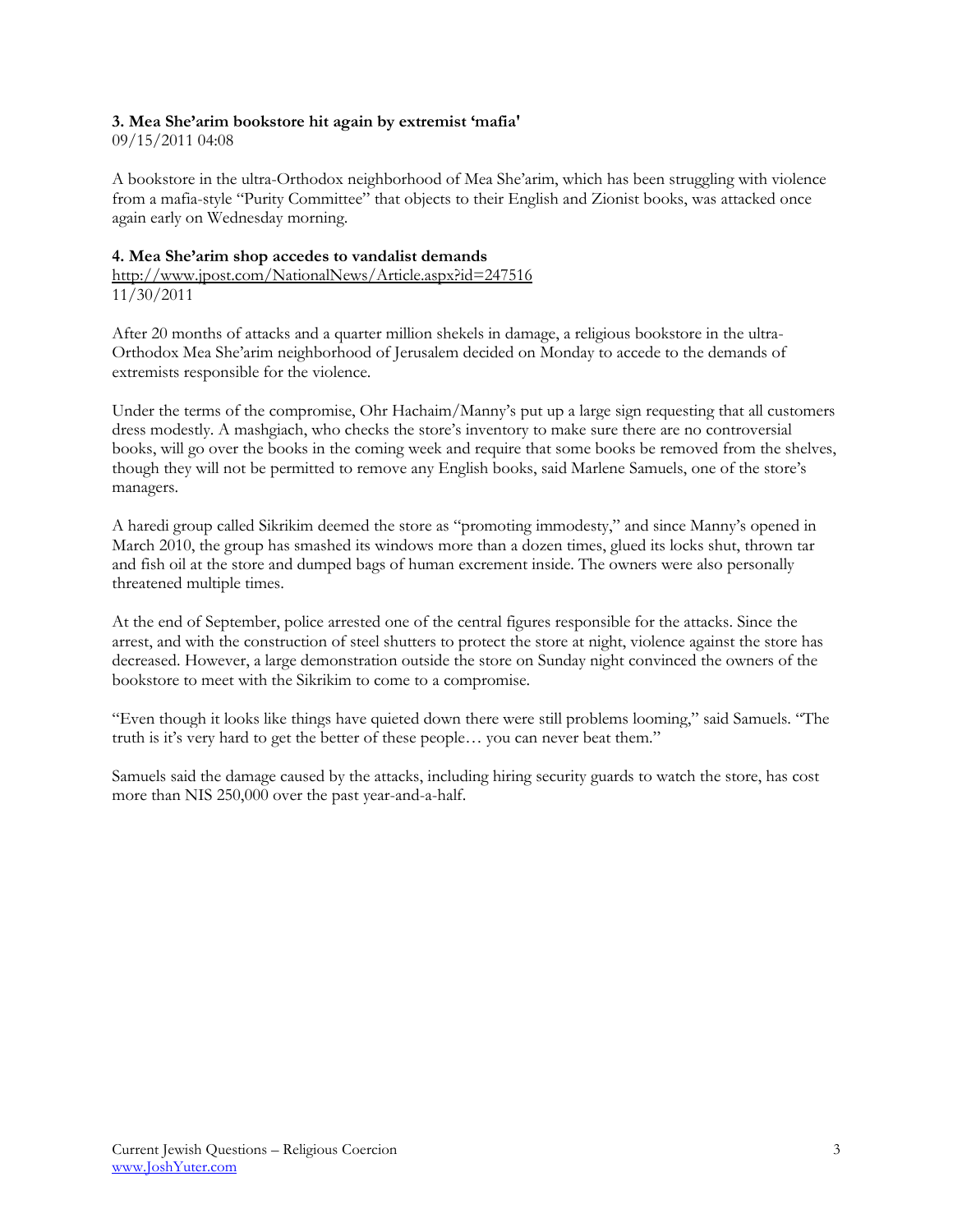## **II. Halakhic Enforcement**

| 5. M. Sanhedrin 9:6                                                                                         | 5. משנה מסכת סנהדרין פרק ט:ו                                                                             |
|-------------------------------------------------------------------------------------------------------------|----------------------------------------------------------------------------------------------------------|
| If one steals the kiswah, [The service vessels [of the                                                      | הגונב את הקסוה והמקלל בקוסם והבועל ארמית קנאין<br>פוגעין בו                                              |
| Temple]] or curses by enchantment, or cohabits with                                                         |                                                                                                          |
| a heathen [lit. Syrian] woman, he is punished by                                                            |                                                                                                          |
| zealots.                                                                                                    |                                                                                                          |
| 6a. B. Berachot 19b                                                                                         | 6. תלמוד בבלי מסכת ברכות דף יט עמוד ב                                                                    |
| R. Judah said in the name of Rav: If one finds mixed                                                        | אמר רב יהודה אמר רב : המוצא כלאים בבגדו פושטן                                                            |
| kinds in his garment, he takes it off even in the street.                                                   | אפילו בשוק, מאי טעמא +משלי כ"א+ - אין חכמה ואין                                                          |
| What is the reason? [It says]: There is no wisdom nor                                                       | תבונה ואין עצה לנגד ה׳ - כל מקום שיש חלול השם אין                                                        |
| understanding nor counsel against the Lord;                                                                 | חולקין כבוד לרב.                                                                                         |
| wherever a profanation of God's name is involved no                                                         |                                                                                                          |
| respect is paid to a teacher.                                                                               | רמב״ם הלכות כלאים פרק י הלכה כט<br>הרואה כלאים של תורה על חבירו אפילו היה מהלך בשוק                      |
|                                                                                                             | קופץ לו וקורעו עליו מיד, ואפילו היה רבו שלמדו חכמה,                                                      |
| 6b. Rambam Kilayim 10:29                                                                                    | שאין כבוד הבריות דוחה איסור לא תעשה המפורש בתורה                                                         |
| If one sees his friend wearing clothing of biblically                                                       |                                                                                                          |
|                                                                                                             |                                                                                                          |
| forbidden mixtures, even if the friend is walking in                                                        |                                                                                                          |
| the market (i.e. in public), he grabs him and tears it                                                      |                                                                                                          |
| off of him immediately. And even if the person was                                                          |                                                                                                          |
| his teacher who taught him Torah, because the honor                                                         |                                                                                                          |
| of a person does not take precedence over an explicit                                                       |                                                                                                          |
| biblical prohibition.                                                                                       |                                                                                                          |
| 7. Rambam Divorce 2:20                                                                                      | 7. רמב"ם הלכות גירושין פרק ב הלכה כ<br>מי שהדין נותן שכופין אותו לגרש את אשתו ולא רצה                    |
| If judgment has been given that a man is forced to                                                          | לגרש, בית דין של ישראל בכל מקום ובכל זמן מכין אותו                                                       |
| divorce his wife and he does not want to grant a                                                            | עד שיאמר רוצה אני ויכתוב הגט והוא גט כשרולמה לא                                                          |
| divorce, any court in Israel in any time and place may                                                      | בטל גט זה שהרי הוא אנוס בין ביד גוים בין ביד ישראל,                                                      |
| beat him until he says, "I want [to give the get]," and                                                     | שאין אומרין אנוס אלא למי שנלחץ ונדחק לעשות דבר                                                           |
| the get is written and it is a valid getAnd why is                                                          | שאינו מחוייב מן התורה לעשותו כגון מי שהוכה עד שמכר                                                       |
| this get not invalid for behold it was coerced either                                                       | או נתן אבל מי שתקפו יצרו הרע לבטל מצוה או לעשות                                                          |
| by non-Jews (enforcing a Jewish court's judgment) or                                                        | עבירה והוכה עד שעשה דבר שחייב לעשותו או עד שנתרחק                                                        |
| by Jews? For we do not say someone is pressed or                                                            | מדבר שאסור לעשותו אין זה אנוס ממנו אלא הוא אנס                                                           |
| pushed to do something which is not commanded by                                                            | עצמו בדעתו הרעה. לפיכך זה שאינו רוצה לגרש מאחר                                                           |
| the Torah to be done, or until he distances from the                                                        | שהוא רוצה להיות מישראל רוצה הוא לעשות כל המצות                                                           |
| prohibited action, this is not compelling him, but                                                          | ולהתרחק מן העבירות ויצרו הוא שתקפו וכיון שהוכה עד<br>שתשש יצרו ואמר רוצה אני כבר גרש לרצונו. לא היה הדין |
| rather he has compelled himself with his evil                                                               | נותן שכופין אותו לגרש וטעו בית דין של ישראל או שהיו                                                      |
| mentality. Therefore, this person who does not want                                                         | הדיוטות ואנסוהו עד שגירש הרי זה גט פסול, הואיל                                                           |
| to divorce his wife, he still wishes to be one of the                                                       | וישראל אנסוהו יגמור ויגרש, ואם הגוים אנסוהו לגרש                                                         |
|                                                                                                             |                                                                                                          |
|                                                                                                             | שלא כדין אינו גט, אע״פ שאמר בגוים רוצה אני ואמר                                                          |
| Jewish people he wishes do the commandments and                                                             | לישראל כתבו וחתמו הואיל ואין הדין מחייבו להוציא                                                          |
| to distance from sin, and it is his inclination which is                                                    | והגוים אנסוהו אינו גט.                                                                                   |
| attacking him. And since he is being beaten until his<br>inclination is weakened and he says he already has |                                                                                                          |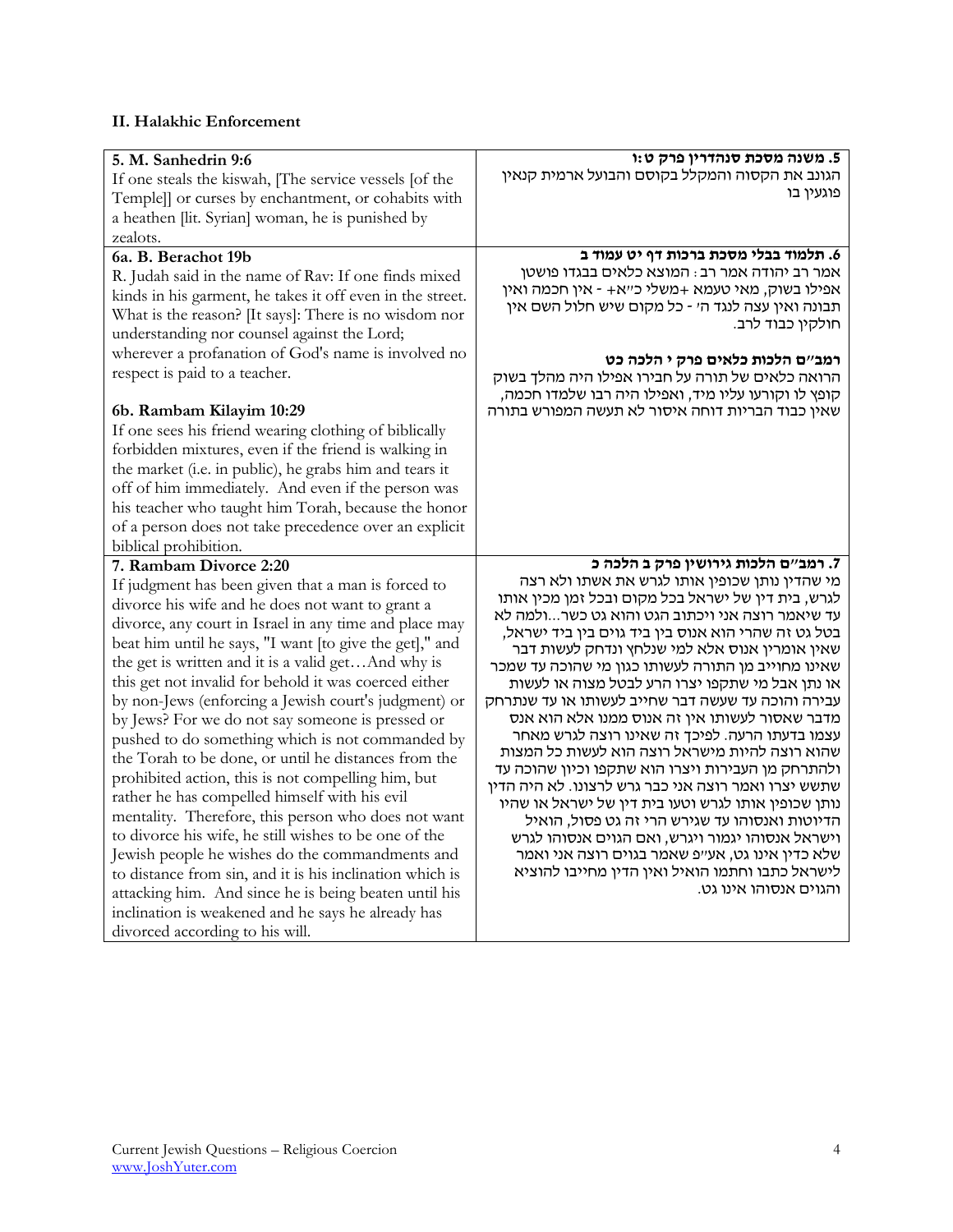## **III. Communal Enforcement**

| 8. B. Bava Batra 8b                                                                                                      | 8. תלמוד בבלי בבא בתרא ח:ב                                                                                                                       |
|--------------------------------------------------------------------------------------------------------------------------|--------------------------------------------------------------------------------------------------------------------------------------------------|
| The townspeople are also at liberty to fix weights and measures,                                                         | ורשאין בני העיר להתנות על המדות ועל                                                                                                              |
| prices, and wages, and to inflict penalties for the infringement of                                                      | השערים, ועל שכר פועלים, <u>ולהסיע על</u>                                                                                                         |
| their rules.                                                                                                             | קיצתן.                                                                                                                                           |
| 9. Tur C.M. 231                                                                                                          | 9. טור חושן משפט סימן רלא                                                                                                                        |
| A <u>Jewish court</u> is obligated to establish appointments who will                                                    | חייבין <u>בית דין</u> להעמיד ממונים שיהו                                                                                                         |
| return to the stores to ensure the weights, measures, and balances                                                       | מחזרין על החנויות שיהו מצודקות המדות                                                                                                             |
| are correct, and anyone found to have a lesser measure or weight                                                         | והמשקלות והמאזנים וכל מי שנמצא אתו                                                                                                               |
| or an imbalanced scale, they have permission to beat him or to fine                                                      | מדה חסרה או משקל חסר או מאזנים<br>מקולקלין רשאין <u>להכותו</u> ולקנסו <u>כאשר</u>                                                                |
| him, as the court deems fit. The people of a town are permitted to                                                       | <u>יראה לבית דין</u> רשאין בני העיר לפסוק                                                                                                        |
| close its gates (i.e. restrict commerce) and fix prices and wages and                                                    | לכל השערים ולומר דבר פלוני בכך וכך                                                                                                               |
| to fine anyone who violates their decreewhen is this said? When                                                          | ושכר הפועלים שלא ישתכרו אלא בכך וכך                                                                                                              |
| there is no great person or sage in the city to establish these things,                                                  | <u>ולקנוס</u> כל מי שעובר על תקנתן וכן כל בעלי                                                                                                   |
| but if there is such a sage then even all the residents of the town do                                                   | אומניות רשאין לתקן תקנות בענין                                                                                                                   |
| not have permission to establish anything besides what the sage                                                          | מלאכתם כפי מה שירצו ולקנוס לכל העובר                                                                                                             |
| decrees and if they did and set up conditions without the sage's                                                         | על תקנתם בד״א כשאין אדם גדול וחכם                                                                                                                |
| knowledge, it is meaningless.                                                                                            | בעיר לתקן עניינם אבל אם יש חכם ומנהיג                                                                                                            |
|                                                                                                                          | אפילו כל בני העיר אין רשאין לתקן כלום                                                                                                            |
|                                                                                                                          | זולתו ואם תקנו והתנו דבר בלתי ידיעתו<br>אינו כלום:                                                                                               |
| 10. Shulhan Aruch CM 231:29                                                                                              | 10. שולחן ערוך חושן משפט סימן רלא:כז                                                                                                             |
|                                                                                                                          | רשאים בני העיר לקוץ להם שער לכל דבר                                                                                                              |
| The people of a town are permitted to restrict commerce as they                                                          |                                                                                                                                                  |
|                                                                                                                          |                                                                                                                                                  |
| see fit and to establish conditions between them such that anyone                                                        | שירצו, ולהתנות ביניהם שכל מי שיעבור<br><u>קונסים</u> אותו כך וכך.                                                                                |
| who violates them is subject to fines.                                                                                   |                                                                                                                                                  |
| 11. Encyclopedia Talmudit - Bnei Ha-Ir                                                                                   | 11. אנציקלופדיה תלמודית, [בני העיר]                                                                                                              |
| The medieval sages disagree: some reason that this only applies if                                                       | <u>עמוד שעז טור 1</u>                                                                                                                            |
| there was already an established condition between all of them                                                           | ונחלקו ראשונים: יש סוברים שדוקא אם                                                                                                               |
| which is known from the collective will, and afterwards if one                                                           | כבר התנו ביניהם תקנה ידועה <u>מרצון כולם,</u><br>ואחר כך עבר אחד מהם על התקנה, יכולים                                                            |
| violates the decree then they may fine and punish him, but if the                                                        | לקנסו ולהענישו, אבל אם לא התנו                                                                                                                   |
| conditions were not agreed upon initially, the residents of the city                                                     | בתחילה, אין כח בבני העיר להכריח אחד                                                                                                              |
| have no power to force another in the city as they see fit when                                                          | מבני עירם למה שירצו, כשיש ריוח לאחד                                                                                                              |
| there is a profit to one and loss to another, and even seven                                                             | והפסד לשני <sup>70</sup> , ואפילו שבעה טובי-העיר*                                                                                                |
| dignitary have no power to change what was already previously                                                            | אינם יכולים לשנות דבר נגד הנהוג מקודם                                                                                                            |
| established if it was not made with the knowledge (and approval)                                                         | כשיש הפסד לאדם יחיד, אם לא נעשה                                                                                                                  |
| of everyone). And others say that any decree which is agreed upon                                                        | מדעת כולם <sup>י?</sup> , ויש אומרים שכל תקנה                                                                                                    |
| by the majority, if they are considered the majority in number and                                                       | <u>שרוב הצבור הסכימו בה,</u> אם הוא רוב                                                                                                          |
| wisdom, even if there is a minority who stand and protest, they are                                                      | חשוב במנין ובחכמה, אף על פי שהמיעוט                                                                                                              |
| obligated to follow the majority on the grounds that any action of                                                       |                                                                                                                                                  |
| the majority is sanctioned by the Torah. And for any issue where                                                         | עומדים וצווחים, הרי הם חייבים במה<br>שהסכימו הרוב <sup>?</sup> , ועל כל עסק ש <u>ל</u> רבים<br>אמרה תורה : אחרי רבים להטת <sup>73</sup> , ועל כל |
| the community agrees upon to follow the majority, the individuals                                                        | ענין שהקהל מסכימים הולכים אחר הרוב                                                                                                               |
| must follow what the majority agreed upon, for if not, the                                                               | והיחידים צריכים לקיים כל מה שיסכימו                                                                                                              |
| community would never agree on anything. And so seven<br>dignitaries who were selected from the community have the power | עליהם הרבים, שאם לא כן לעולם לא<br>יסכימו הקהל שום דבר <sup>74</sup> , וכן שבעה טובי                                                             |

מרדכי ב"ק פ"י סי' קעט וב"ב פ"א סי' תפ בשם ר"ת ושם סי' תפא; תשו' מיימוניות לס' שופטים סי' י; מהרי"ק שורש א ושורש .

 $\overline{\phantom{a}}$ 

קפ.<br><sup>1</sup> . מהרי״ק שם, וכ״מ בתשו׳ מיימוניות שם ; רמ״א בשו׳׳ע חו״מ סי׳ ב בשם יש חולקים.<br><sup>2</sup>' . ריטב״א ע״ז לו א בשם מורו הרב ; שו״ת ר״ח או״ז סי׳ רכב. ועי׳ שו״ת מהרשד״ם חיו״ד סי׳ קיז שמוכיח שכ״ד עוד כמה

ראשונים.<br><sup>גז</sup> . שמות כג ב.<br><sup>74</sup> . שו׳ית הראי׳ש כלל ו סי׳ ה, ועי׳יש כלל ז סי׳ א וסי׳ ה. ועי׳ שו׳ית מהרשד׳ים שם בטעם שר׳ית וסייעתו אינם הולכים כאן אחר הרוב.